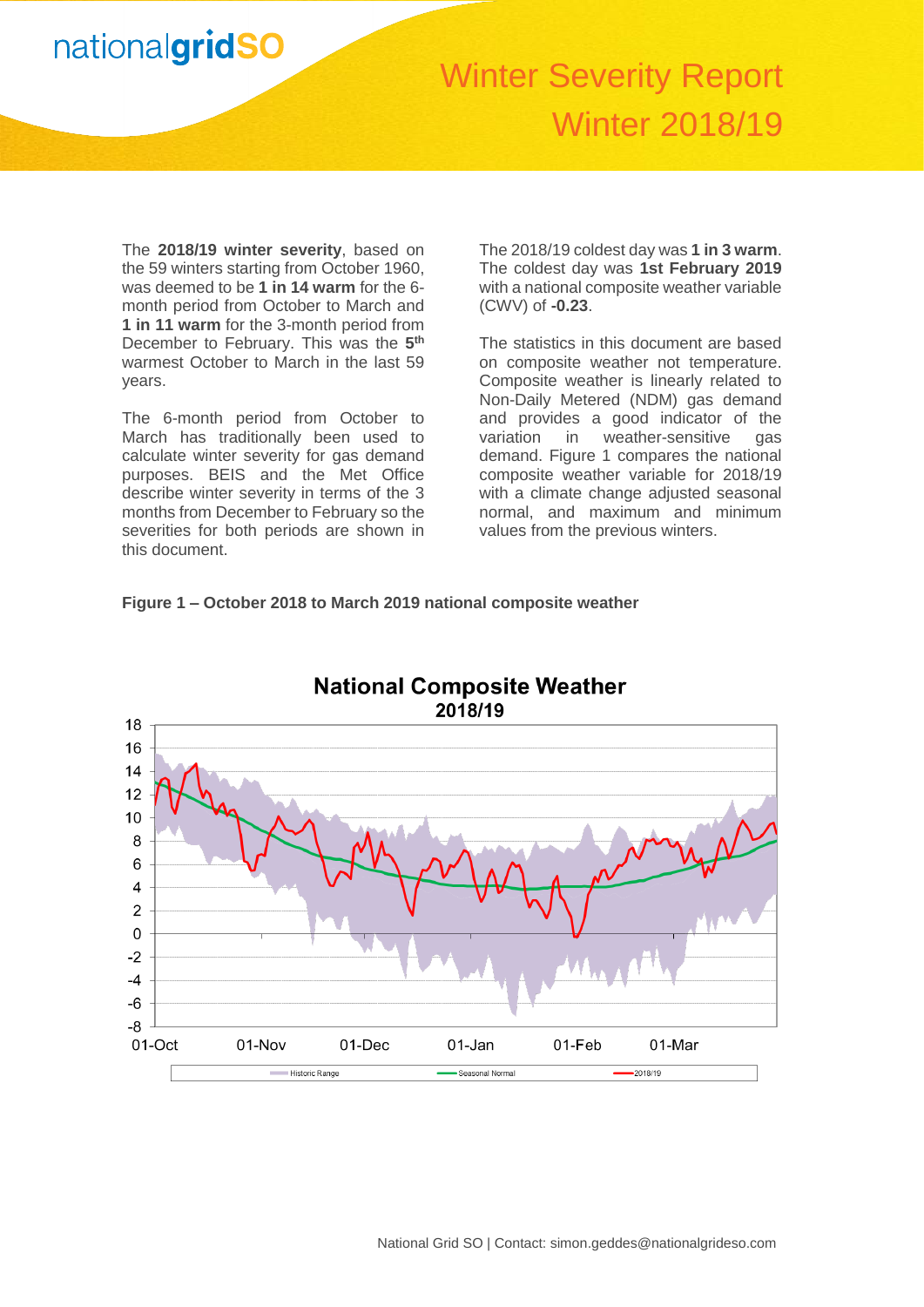

### **Introduction**

Weather severity is calculated using the CWV. The composite weather variable is a function of actual temperature, wind speed, effective temperature and seasonal normal effective temperature. It is defined such that a linear relationship applies between Monday to Thursday (non-holiday) daily demand in the LDZ and the composite weather variable.

Weather severity statistics can change slightly from year to year for the following reasons:

- 1. Changes in the historical period used to calculate the statistics by one year each year.
- 2. Changes to weather stations
- 3. Changes to the CWV parameters

CWVs are unique to each LDZ and should not be compared across LDZs. The National CWV is a weighted average of the individual CWVs.

These statistics are calculated using the version 32 CWVs and a weather history from October 1960 to March 2019. The winter is defined as October 1<sup>st</sup> to March 31<sup>st</sup>. The CWV parameters are reviewed every 5 years. Weather severity figures, for both the coldest day and the winter are based on the full history. The average CWV from the history is different from seasonal normal which has been adjusted for climate change.

From the 1<sup>st</sup> October 2015, a revised CWV relationship took effect alongside an updated weather history from 1960. This statistical review is the second to reflect these changes.

#### Coldest day in the winter

The coldest day in the 2018/19 winter was **1 in 3 warm** with a national CWV of **-0.23.**

| <b>LDZ</b>         | <b>Formula</b><br>Year | <b>Date</b>     | <b>CWV</b> | $1$ in N |
|--------------------|------------------------|-----------------|------------|----------|
| Scotland           | 2018/19                | $01 - Feb - 19$ | $-1.18$    | average  |
| Northern           | 2018/19                | $02 - Feb - 19$ | $-1.08$    | 5 warm   |
| North West         | 2018/19                | 02-Feb-19       | $-0.88$    | 5 warm   |
| North Fast         | 2018/19                | $01 - Feb - 19$ | $-1.07$    | 3 warm   |
| East Midlands      | 2018/19                | $31 - Jan - 19$ | $-1.09$    | 3 warm   |
| West Midlands      | 2018/19                | $01 - Feb - 19$ | $-0.58$    | 4 warm   |
| <b>Wales North</b> | 2018/19                | 02-Feb-19       | $-0.88$    | 5 warm   |
| <b>Wales South</b> | 2018/19                | $31 - Jan - 19$ | 0.68       | 3 warm   |
| Eastern            | 2018/19                | $31 - Jan - 19$ | 0.48       | 4 warm   |
| North Thames       | 2018/19                | $31 - Jan - 19$ | 0.14       | 4 warm   |
| South Eastern      | 2018/19                | $31 - Jan - 19$ | 0.04       | 4 warm   |
| Southern           | 2018/19                | 01-Feb-19       | 1.47       | 5 warm   |
| South West         | 2018/19                | 01-Feb-19       | $-0.06$    | 3 warm   |
| National           | 2018/19                | 01-Feb-19       | $-0.23$    | 3 warm   |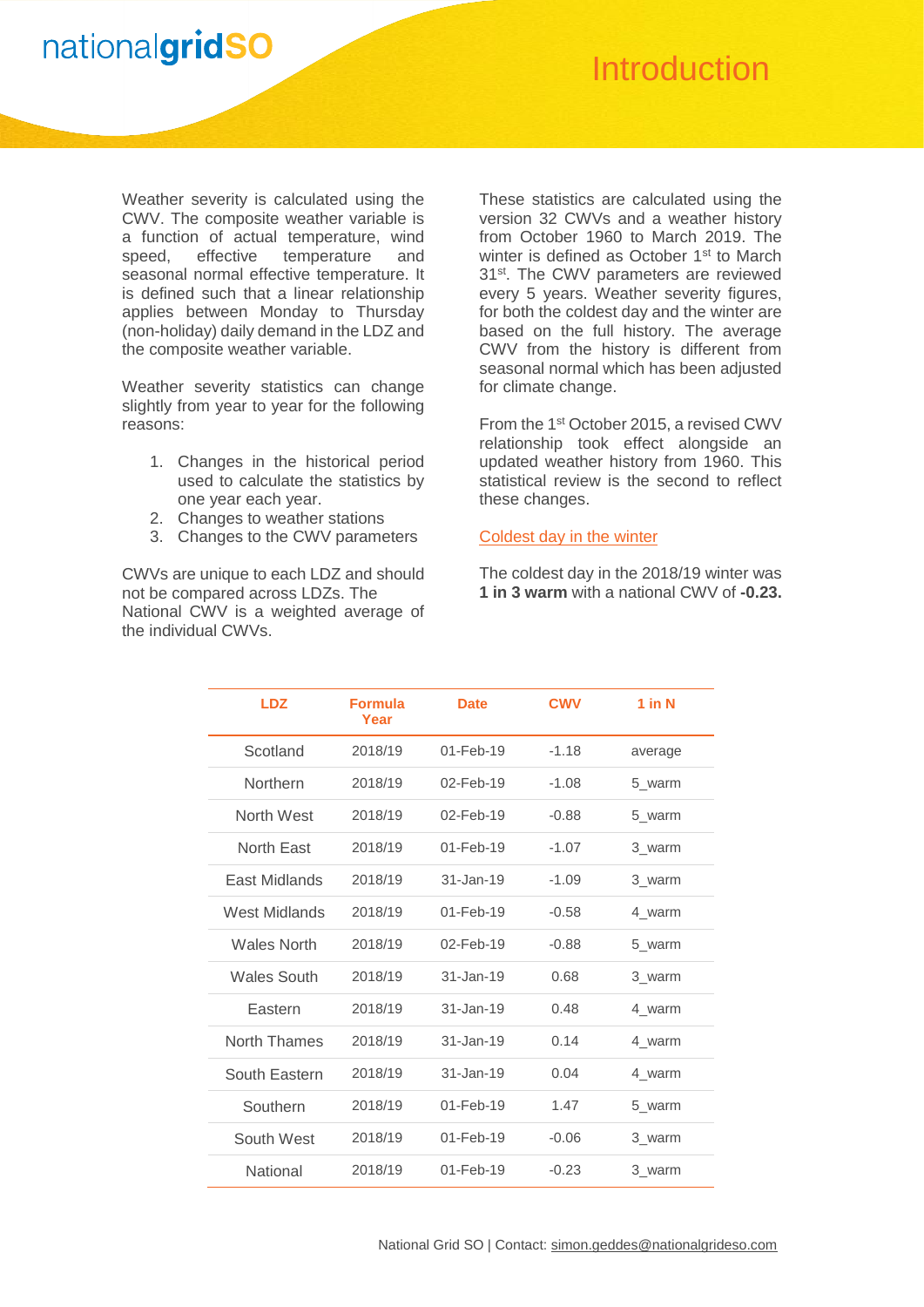The following graphs show the CWVs for the coldest day each winter, in calendar order (figure 2) and in cold to warm order (figure 3). This shows the coldest day of the 2018/19 winter period was the **18th** warmest peak winter day compared to the 59-year weather history.

**Winter 2018/19**

**Figure 2 – Coldest day national composite weather in calendar order**



**Figure 3 – Coldest day national composite weather in cold to warm order**

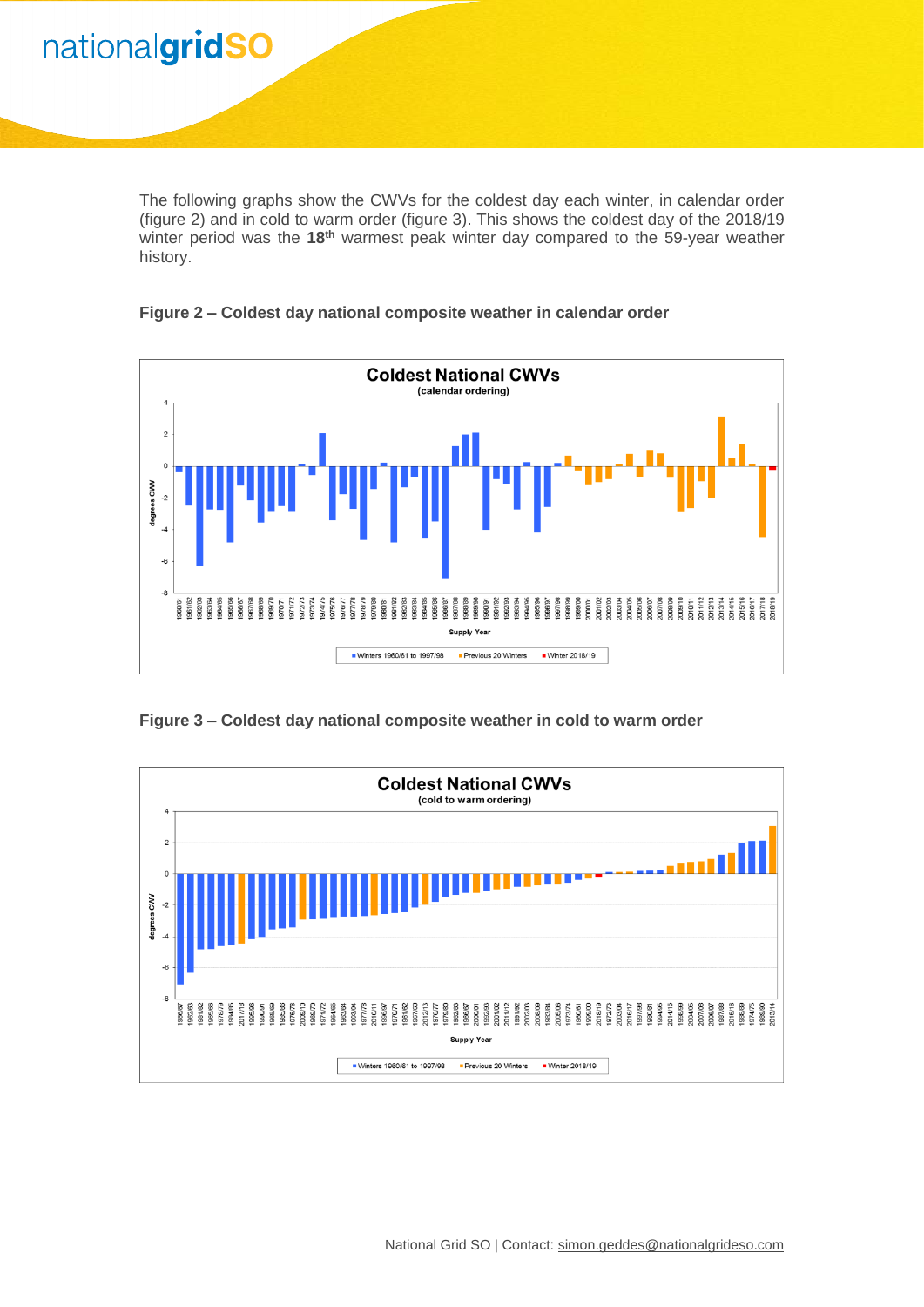

## Winter Severities

### **Winter Severities**

The 2018/19 winter severity, based on the winters from October 1960 to March 2019, was deemed to be **1 in 14 warm** for the full 6-month winter period and **1 in 11 warm** for the December to February winter period.

|                      |            | $1$ in $N$ |
|----------------------|------------|------------|
| <b>LDZ</b>           | Oct to Mar | Dec to Feb |
| Scotland             | 9 warm     | 10_warm    |
| Northern             | 28_warm    | 23_warm    |
| North West           | 9 warm     | 8 warm     |
| North East           | 21_warm    | 13_warm    |
| <b>East Midlands</b> | 20 warm    | 13_warm    |
| West Midlands        | 13 warm    | 12_warm    |
| <b>Wales North</b>   | 9 warm     | 8 warm     |
| <b>Wales South</b>   | 11_warm    | 12_warm    |
| Eastern              | 11 warm    | 7 warm     |
| North Thames         | 10 warm    | 7 warm     |
| South Eastern        | 10_warm    | 7_warm     |
| Southern             | 9_warm     | 7_warm     |
| South West           | 9_warm     | 8 warm     |
| <b>National</b>      | 14 warm    | 11 warm    |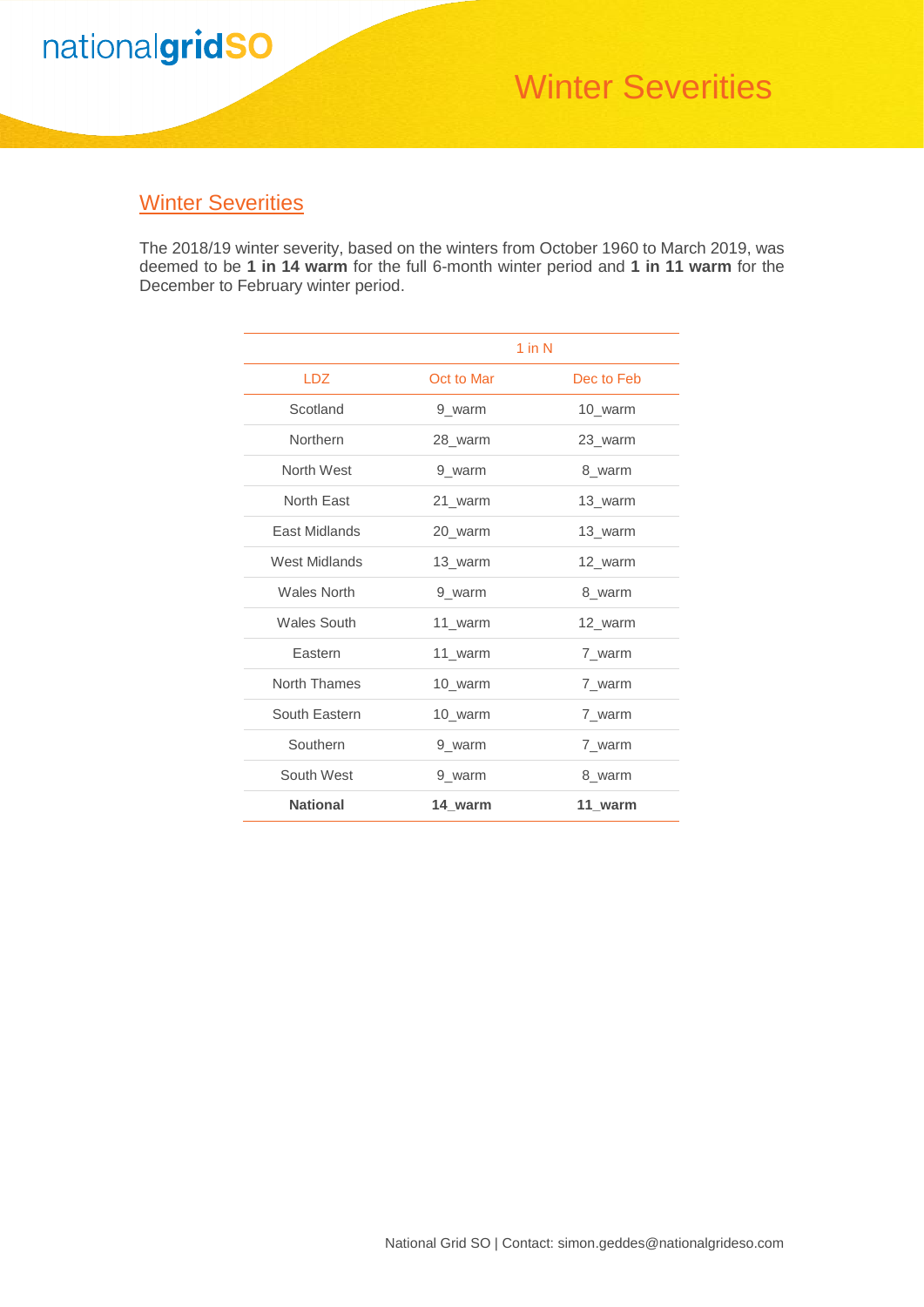The following table shows historical winter severities based on the national CWV from October 1960 to March 2019 for the full 6 month winter period.

**Winter 2018/19**

| Winter  | $1$ in $N$ | Winter  | $1$ in $N$ | Winter  | $1$ in $N$ |
|---------|------------|---------|------------|---------|------------|
| 1960/61 | average    | 1980/81 | 3 cold     | 2000/01 | average    |
| 1961/62 | 13 cold    | 1981/82 | 11 cold    | 2001/02 | 11 warm    |
| 1962/63 | >59_cold   | 1982/83 | average    | 2002/03 | 4 warm     |
| 1963/64 | 5 cold     | 1983/84 | 3 cold     | 2003/04 | 3_warm     |
| 1964/65 | 9 cold     | 1984/85 | 5_cold     | 2004/05 | 5_warm     |
| 1965/66 | 5_cold     | 1985/86 | 17_cold    | 2005/06 | average    |
| 1966/67 | 3_cold     | 1986/87 | 4 cold     | 2006/07 | 35_warm    |
| 1967/68 | 6_cold     | 1987/88 | average    | 2007/08 | 5_warm     |
| 1968/69 | 9 cold     | 1988/89 | 7 warm     | 2008/09 | 3 cold     |
| 1969/70 | 8 cold     | 1989/90 | 11 warm    | 2009/10 | 3 cold     |
| 1970/71 | average    | 1990/91 | average    | 2010/11 | 3 cold     |
| 1971/72 | average    | 1991/92 | 3 warm     | 2011/12 | 21_warm    |
| 1972/73 | average    | 1992/93 | average    | 2012/13 | 6_cold     |
| 1973/74 | average    | 1993/94 | 3_cold     | 2013/14 | 11_warm    |
| 1974/75 | average    | 1994/95 | 6_warm     | 2014/15 | 4_warm     |
| 1975/76 | 3 cold     | 1995/96 | 4 cold     | 2015/16 | 27 warm    |
| 1976/77 | 4 cold     | 1996/97 | average    | 2016/17 | 6 warm     |
| 1977/78 | 3_cold     | 1997/98 | 16_warm    | 2017/18 | average    |
| 1978/79 | 17_cold    | 1998/99 | 4_warm     | 2018/19 | 14 warm    |
| 1979/80 | average    | 1999/00 | 5_warm     |         |            |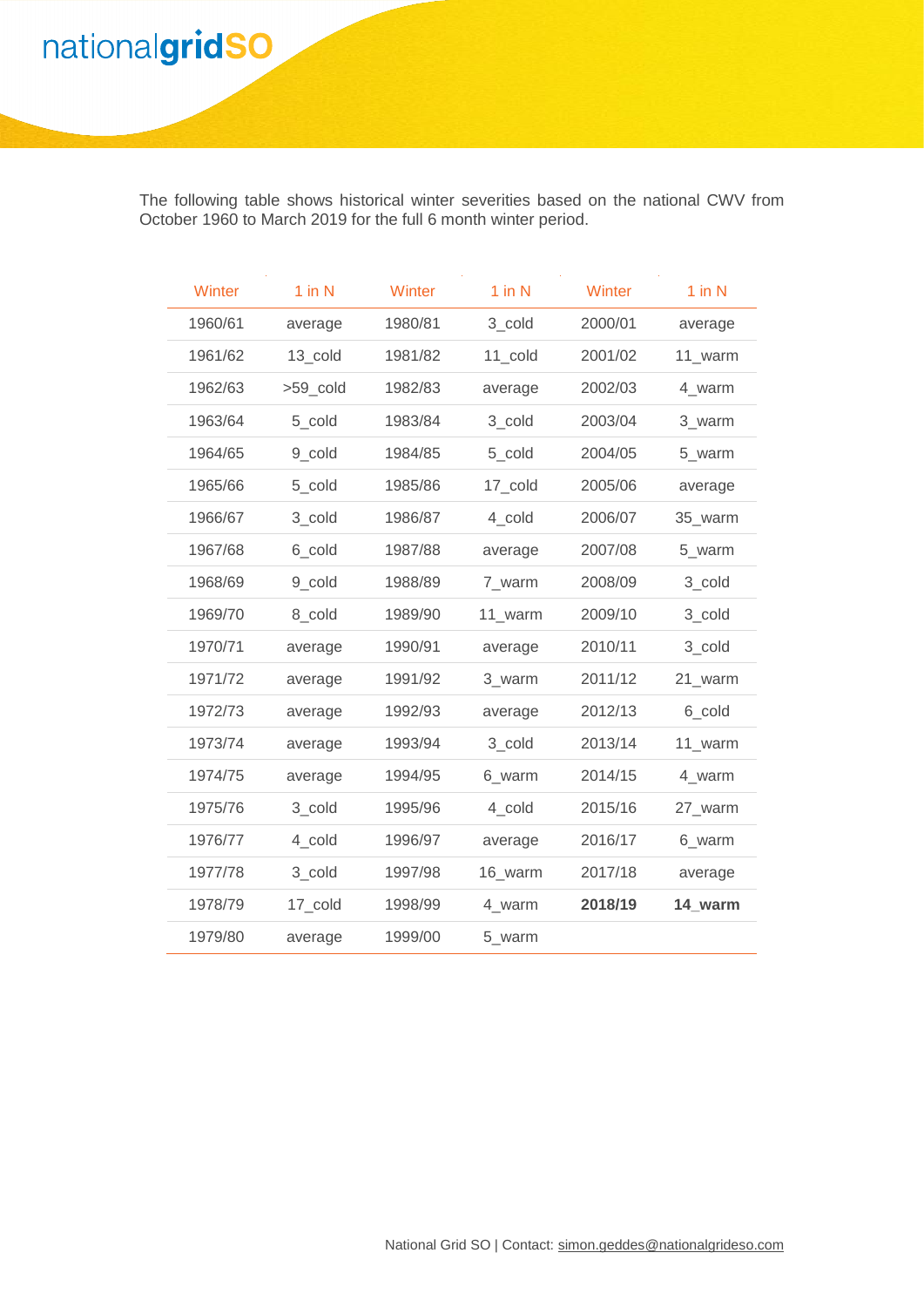The following graphs show the average composite weather from October to March for all the winters since 1960/61 sorted by calendar (figure 4) and coldest to warmest (figure 5). The previous 20 years are shaded in orange with 2018/19 shaded in red. The winter of 2018/19 was the 5<sup>th</sup> warmest year compared to the full weather history, with a National average CWV of **6.912**.

**Winter 2018/19**



#### **Figure 4 – Average composite weather in calendar year order**

**Figure 5 – Average composite weather sorted coldest to warmest winter**

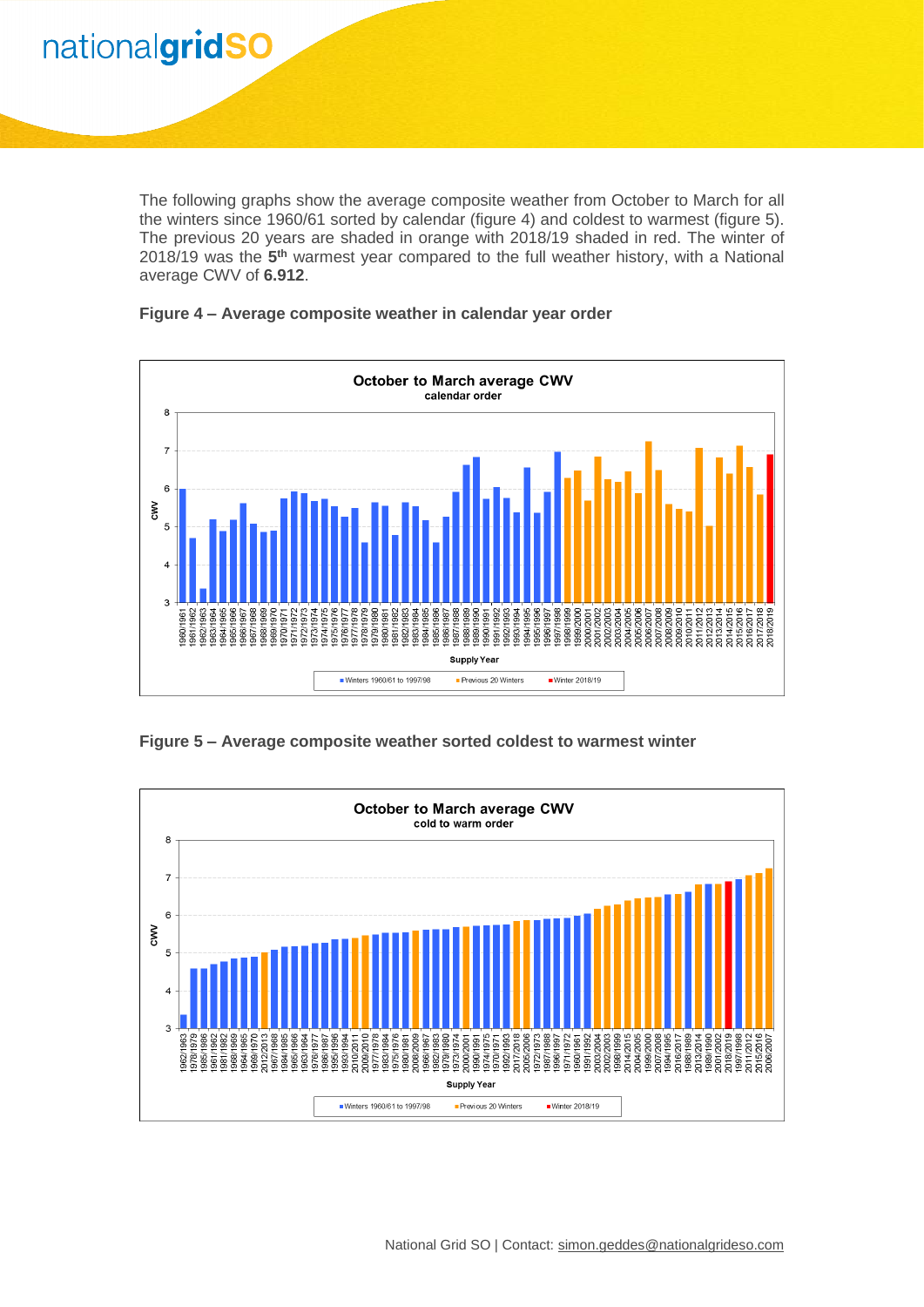

## Cold Spells

### Cold Spells

The severity of cold spells can be calculated by comparing degree days below a threshold. The calculation is

Degree days =  $max$  (Threshold – CWV, 0)

For this cold spell analysis, a threshold of 3 degrees CWV has been used. There were **20** degree days in 2018/19 as shown by the blue shaded area in figure 6; the green line is climate change adjusted seasonal normal.



### **Figure 6 – 2018/19 degree days**

Figures 7 and 8 compare the cold weather degree days in 2018/19 with all winters from 1960/61 onwards. 2018/19 was the 14th warmest compared to all years.

#### **Figure 7 – Cold weather degree days sorted by date**

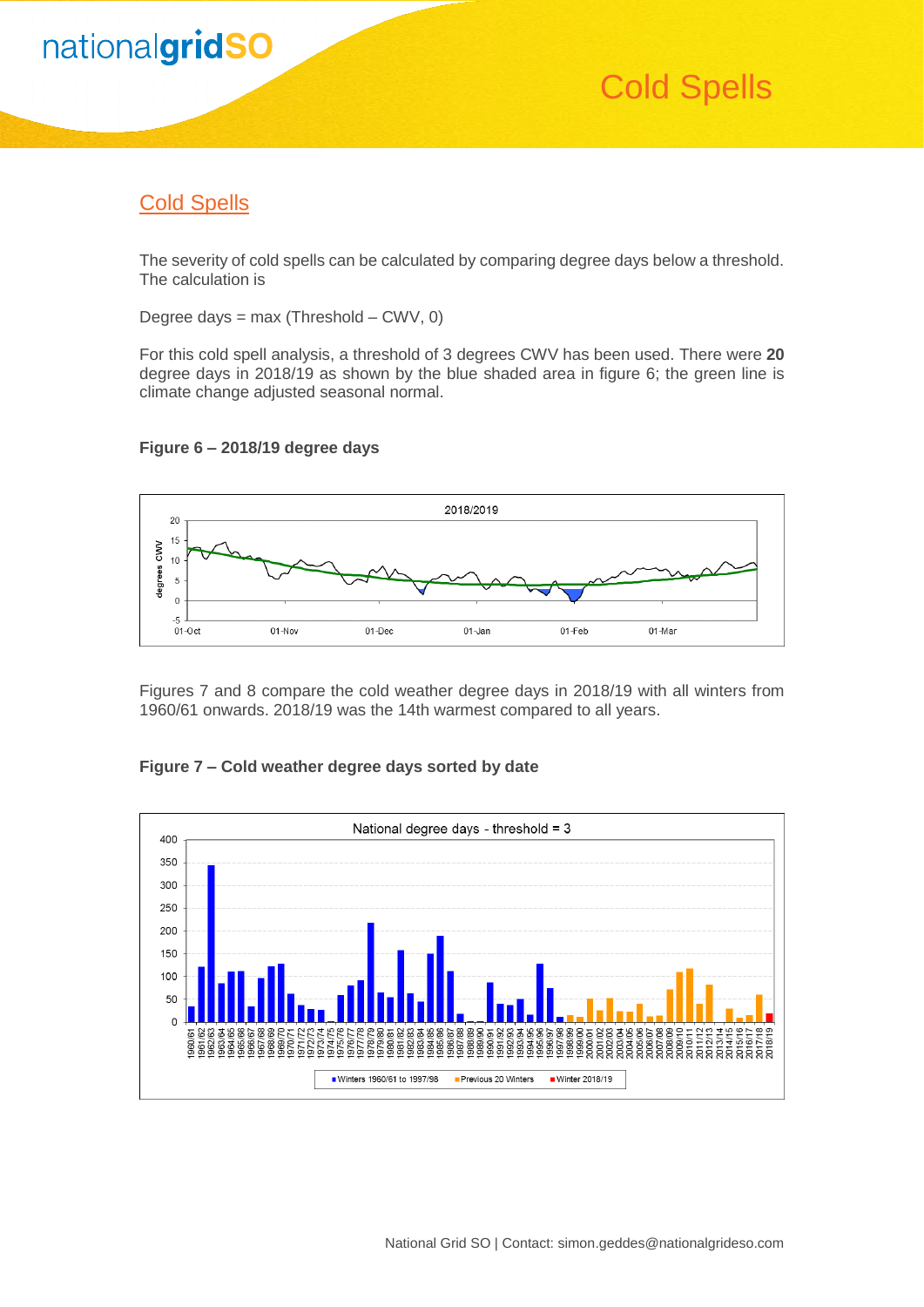

**Winter 2018/19**

**Figure 8 – Cold weather degree days sorted coldest to warmest**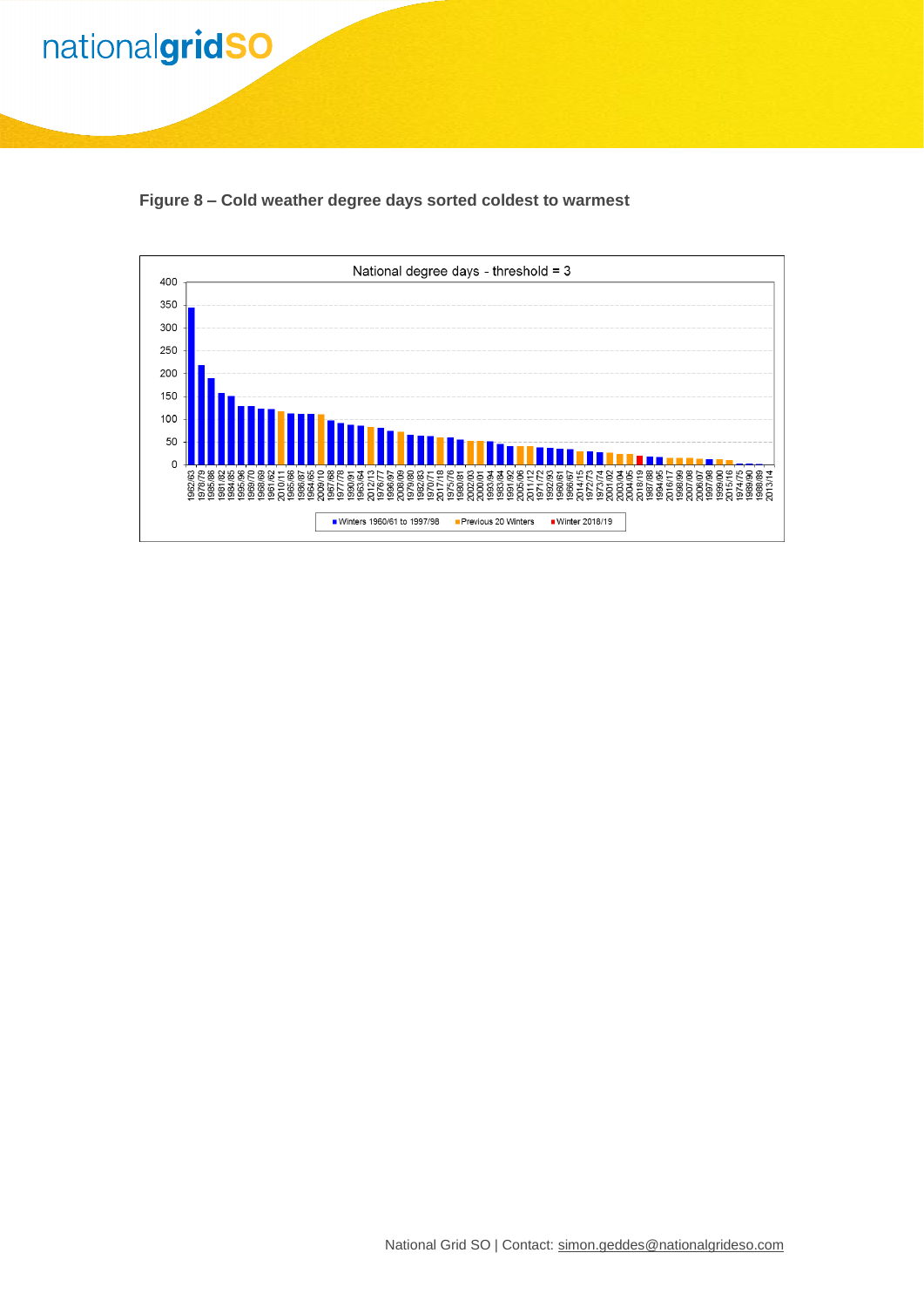### Gas demand changes

### Year on year gas demand changes

Actual gas demand was significantly lower in FY 2018/19 than in FY 2017/18, with the big falls coming from LDZ demand and exports to Europe. LDZ demand includes the weather sensitive domestic, and to a lesser extent commercial, load bands and with the weather changing from an average winter in 2017/18 to a 1 in 14 warm winter in 2018/19 - combined with summer 2018 being the joint hottest on record for the UK as a whole and the hottest ever for England - a lot of this decrease was driven by warmer weather reducing gas demand for heating. On a weather corrected basis the drop in LDZ demand was much smaller at <2%. The large fall in exports to Europe through IUK was primarily driven by the increase in LNG deliveries to continental Europe reducing the requirement for gas to flow from the UK to Europe to refill European gas storages ahead of the winter.



#### **Figure 9 – 2018/19 actual compared to recent history**

**Figure 10 – Demand breakdown 2013/14 to 2018/19 (GWh)**

| Financial year demand              | 13/14   | 14/15   | 15/16   | 16/17   | 17/18    | 18/19   |
|------------------------------------|---------|---------|---------|---------|----------|---------|
| <b>LDZ</b>                         | 543.895 | 527,690 | 521.324 | 544.283 | 571.7991 | 524,561 |
| NTS Power Gen                      | 153.897 | 179.813 | 187.400 | 245.691 | 232.557  | 231,087 |
| NTS Industrial                     | 27.592  | 22,837  | 23.246  | 31.448  | 24.259   | 22,218  |
| NTS Exports (Ireland: deemed flow) | 61.578  | 62.702  | 59,725  | 39.631  | 38.953   | 41,764  |
| NTS Exports (Europe: deemed flow)  | 40.928  | 64.509  | 86.274  | 67.178  | 85.228   | 49,788  |
| NTS shrinkage                      | 4.193   | 3.473   | 3.660   | 3.982   | 2.968    | 2,673   |
| Total Demand (GWh)                 | 832,083 | 861,024 | 881,629 | 932,211 | 955,764  | 872,090 |